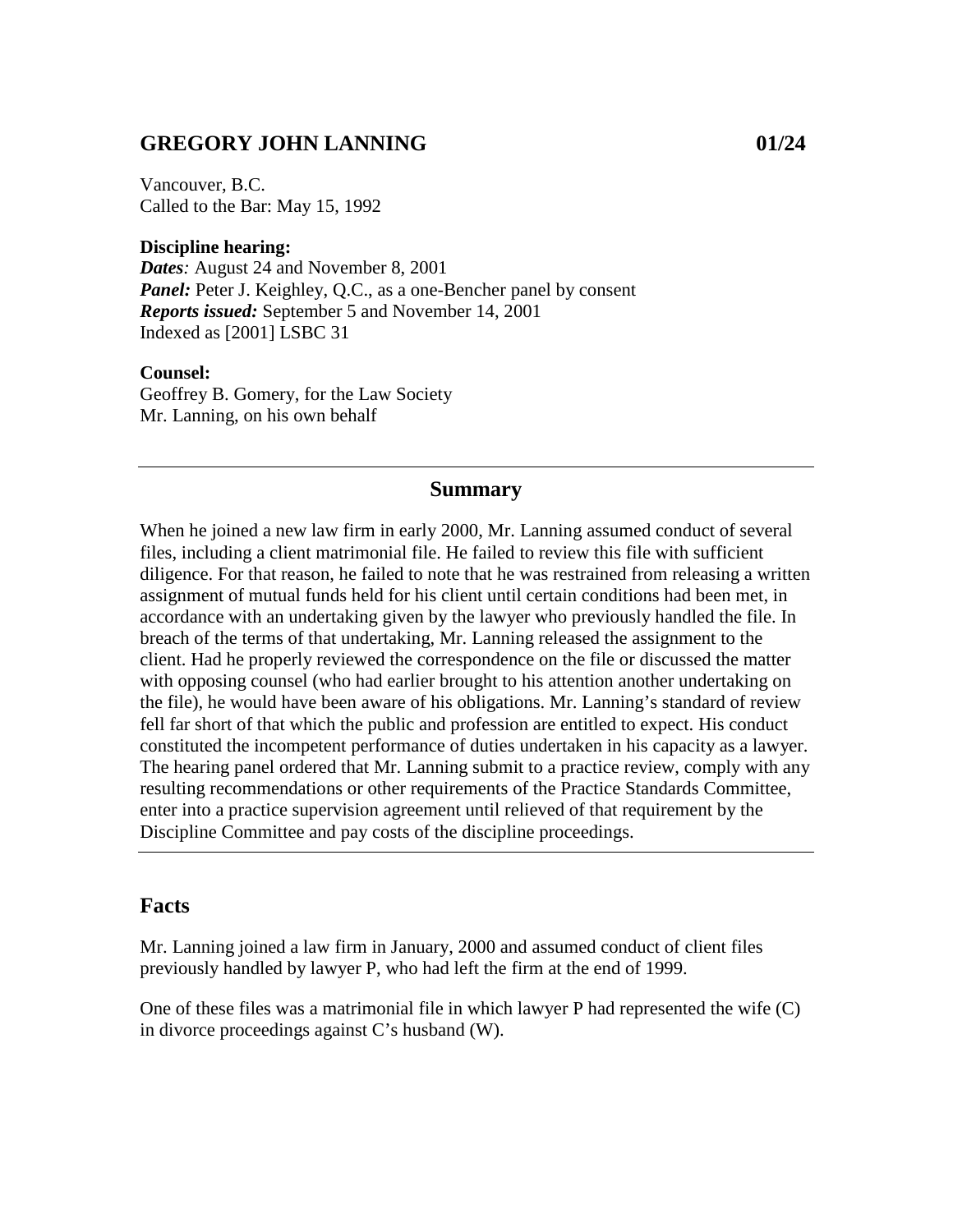Lawyer P and W's lawyer had negotiated a settlement on behalf of their respective clients. Under the settlement, C was to release her interest in the matrimonial home and receive \$9,405.63 from W and an assignment of W's interest in mutual funds.

On November 15, 1999 W's lawyer accordingly sent to lawyer P a trust cheque for \$9,405.63 and a written assignment of the mutual funds. W's lawyer specified in his covering letter to lawyer P:

*These documents are forwarded to you on your undertaking to attend now to completing the Divorce and entering the order. You undertake not to pay out the funds or to release the document transferring [W's] interest in the mutual fund to [C] until the Consent Order is entered and you have faxed an entered copy up to me, and you have cleared the title of the matrimonial home from any encumbrances placed by [C] in the Land Titles Office, including removal of her certificate of pending litigation and you have provided me with proof of such discharge of her certificate of pending litigation. In the alternative, you undertake to return to me upon demand the \$9,405.63 ... along with the document transferring the mutual fund, unused by you or your client.* 

Before leaving the firm, lawyer P had left Mr. Lanning a note that certain errors in the consent order needed correction and that the order should then be entered. He did not draw attention to the undertakings he had given with respect to trust funds and the assignment held on behalf of C.

In January, 2000 Mr. Lanning contacted W's lawyer and took steps to finalize the consent order that would give effect to the settlement. On January 21 Mr. Lanning provided to W's lawyer proof that C's charges on title had been removed in accordance with the consent order; he noted that he would now release to C the funds held for her in trust.

W's lawyer immediately faxed back a message stating:

*Do NOT release the funds. Your firm is on an UNDERTAKING (see November 15, 1999 letter to Mr. P with cheque). Once you have faxed an entered copy of the order to me, you may then release the funds as the existing undertaking provides.*

W's lawyer subsequently read a portion of his November 15 letter over the telephone to Mr. Lanning. Mr. Lanning acknowledged the undertaking respecting the release of trust funds and confirmed he would not release the funds until the undertaking had been fulfilled. He, however, allowed for release of the assignment of mutual funds to his client and, in fact, remained unaware of the part of the undertaking that restricted release of this document until it was drawn to his attention by W's lawyer on February 24, 2000. Over the period he had conduct of this matter, Mr. Lanning failed to review the file with sufficient diligence to determine why his firm held money and an assignment for C and on what terms these could be released. Had he properly reviewed the correspondence on the file or discussed the matter with counsel, he would have been aware of his obligations.